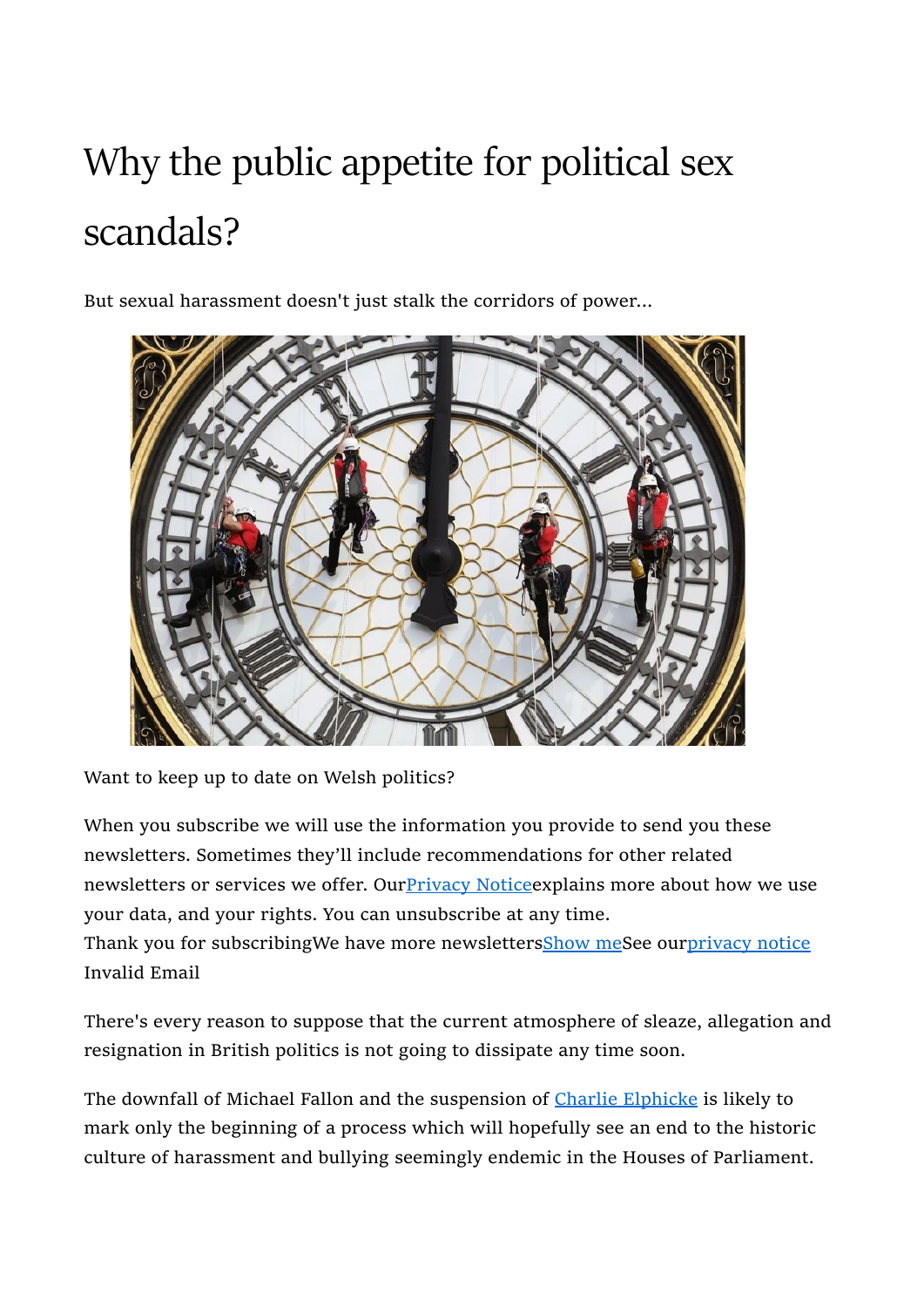But in this climate of revelation, accusation and denial it's important not to dwell on the personalities involved and to remember the seriousness of the wider issues.

As Suzanne Moore wrote in the Guardian , we shouldn't be misled into thinking that sexual harassment is just boisterousness. What is being challenged now is a centuries old belief system which has allowed some men to generally behave just as they wish without being held to account.

Ruth Davidson , the Scottish Tory leader, surely had it right when she stated that what was happening wasn't actually about sex.

Scottish Conservative leader Ruth Davidson (Image: PA)

Speaking after Michael Fallon's departure she said: "It's about power. It's always about power. We, as elected representatives, have to hold ourselves to a higher standard.

"We are in positions of power so that we can make things better for those who come after, not so that we can exert that power in a nefarious way."

In this sense, of course, Westminster becomes emblematic of society itself – where women in a variety of jobs and professions are beginning to feel emboldened enough to describe the situations in which they have been pressured, threatened and assaulted by men abusing their positions of power.

In respect of the media industries, it's encouraging to note that high-profile female journalists have created a network called Second Source which will aim to provide support for women and tackle sexual harassment.

The overall intention is to engender cultural change, which according to the London Evening Standard's Rosamund Unwin, will hopefully, "spread beyond the media to other workplaces, too".

It should be acknowledged, though, that in the battle to change attitudes and practices, Second Source will likely receive opposition from both men and women in the media professions.

Last week the Daily Mail (*which, it should be known, is the only national newspaper* with more female readers than male ) published a series of pieces which belittled the experiences of journalist and broadcaster Kate Maltby.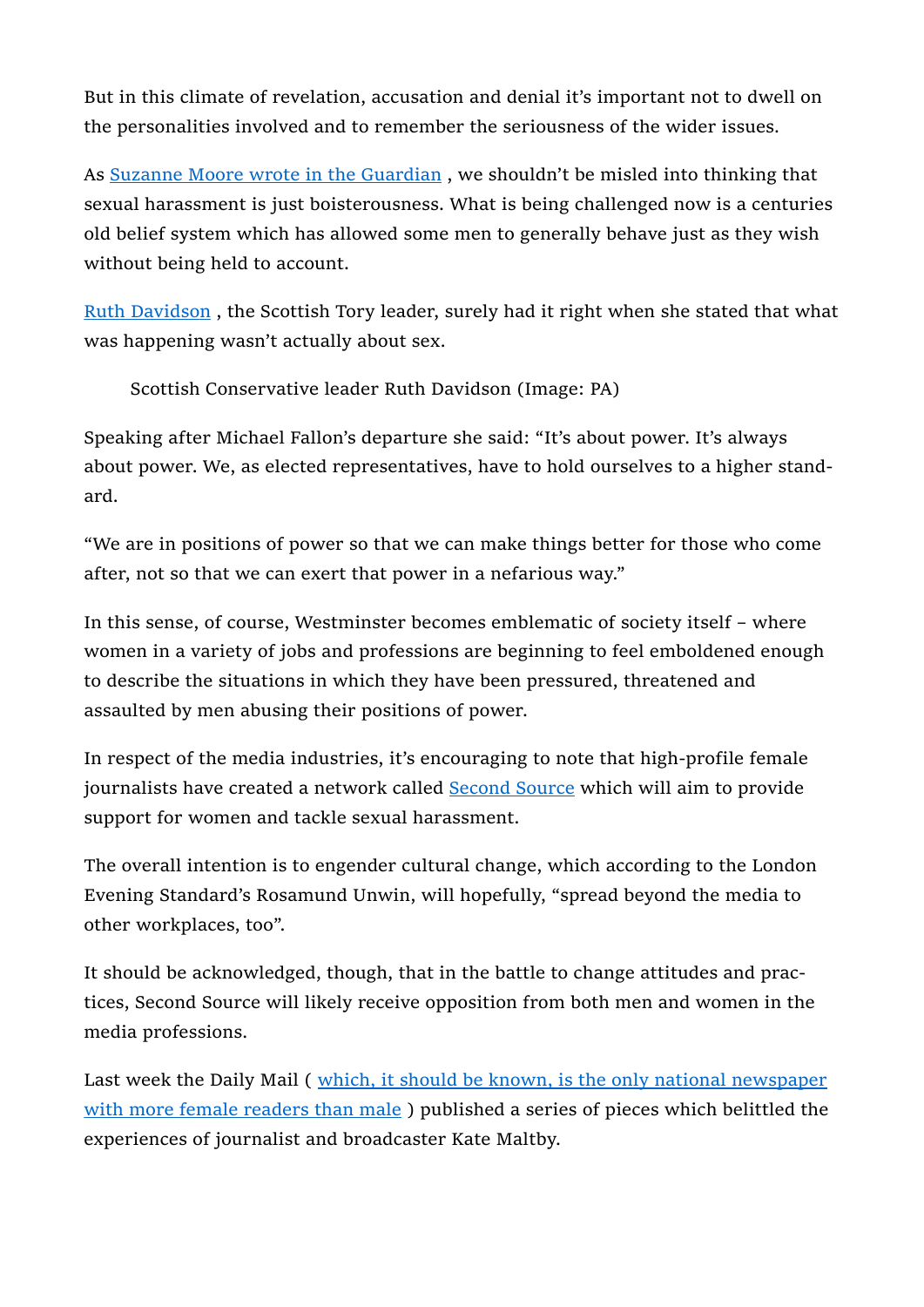Maltby, who had accused Deputy Prime Minister Damien Green of improper conduct, was variously described by columnist *Jan Moir* as "the single-minded Miss Maltby" and "self-confessed outspoken feminist" who was "one of a group of young women making a big fuss about nothing very much".

It's precisely this sort of narrative framing and victim blaming that in the past has discouraged women from speaking up about their experiences.

As Sarah Dittum wrote in the New Statesman : "When a woman comes forward, she knows her credibility will be undermined, her past picked over and her character demolished".

It is also true that the tabloid (and for that matter, broadsheet) press is perhaps wilfully misrepresenting what has the potential to be a serious sea change in British social history.

By viewing what is happening through the prism of another routine series of political "sex scandals", press coverage is obscuring the experiences of thousands of women in all walks of life.

But then, sex scandals and trivialisation are the lifeblood of British newspapers. Indeed, you could say that sex scandal is part of a rich cultural tradition and full of the very details that have been a feature of the popular press since the 1850s.

That was the decade when, according to Swansea University's Professor Kevin Williams, a new journalism began to emerge which challenged the serious reporting and commentary of The Times.

## Also by Dr Jewell: It's time to tackle homophobia in football once and for all

This "new journalism" aimed to entertain its readership – often with reports of crime, sexual deviancy and the peculiarities of human existence. The Sunday papers, as is the case today, carried the most salacious stories. As Williams records, the first edition of the News of the World in 1843 carried an "extraordinary story of drugging and violation".

As the century progressed, overtly political content began to decrease in the popular titles while criticism of their content grew. But the proprietors and editors of the time knew that scandal and entertainment attracted readers.